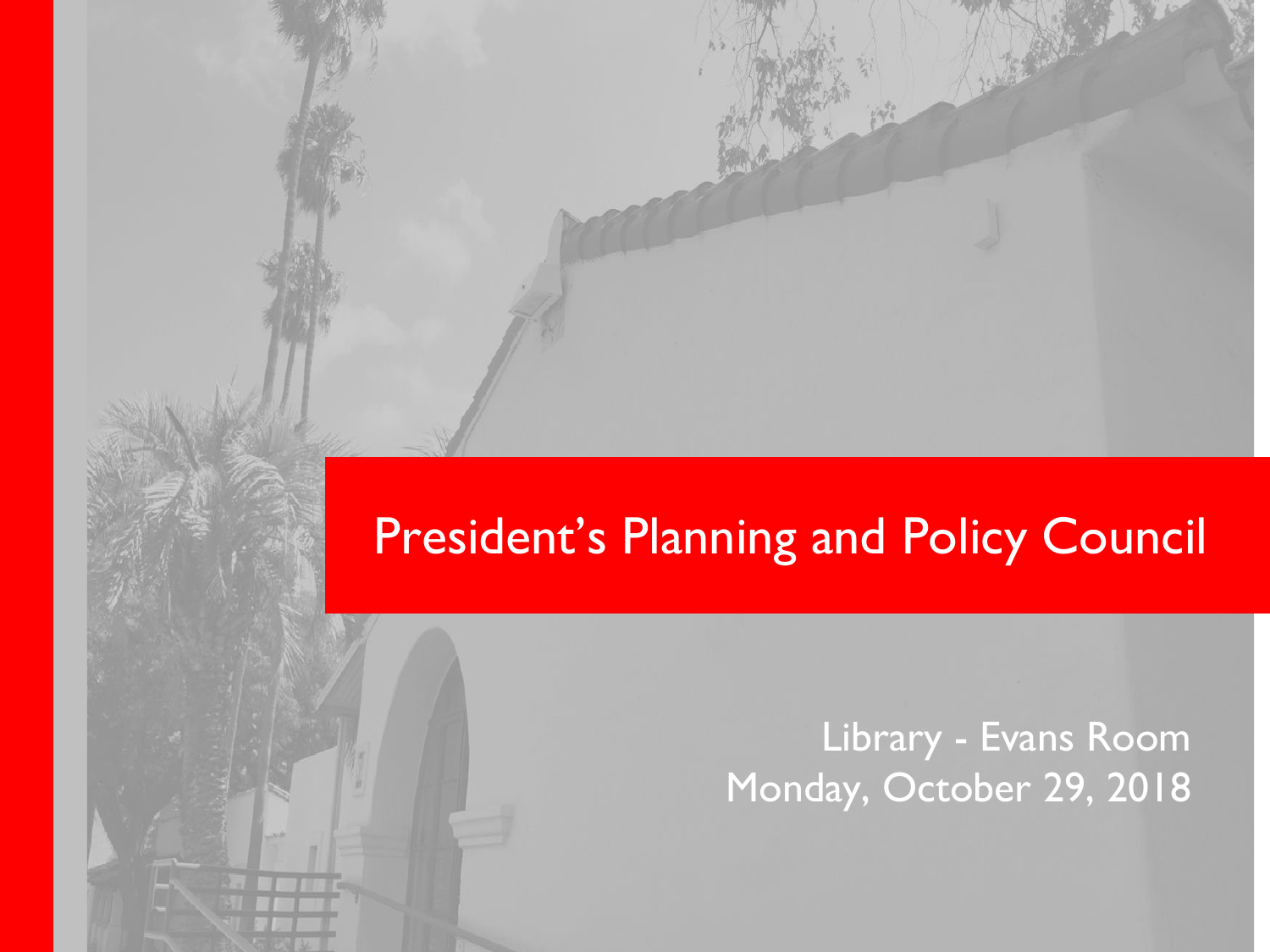# **Topics**

- 1. 2018/19 Strategic Initiative Funding Requests
- 2. 2018/19 Final Budget Overview
- 3. 2019/20 Budget Development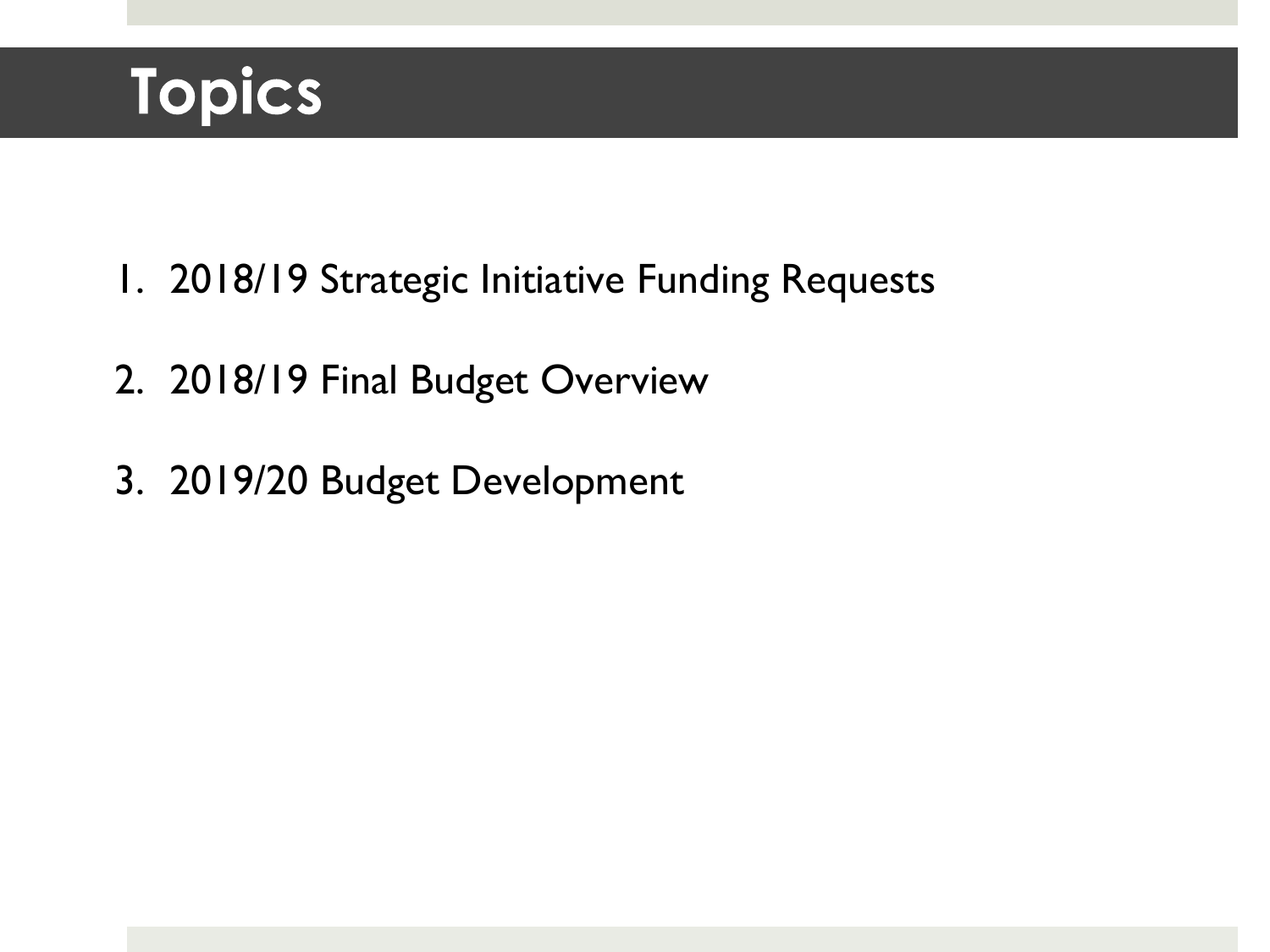# **Overview of Process**

## **Strategic Initiatives Implementation Team (SIIT)**

- Set by President Beck at the August 13, 2018 Leadership Meeting
	- Chair: Dr. Brian Sevier
	- Co-Chair: Dr. Genevieve Evans Taylor
	- Members: Dr. Richard Yao, Dr. Jill Leafstedt, Dr. Virgil Adams, Dr. John Yudelson, Dr. Amanda Carpenter, Elaine Crandall
- **Building on Enthusiasm!**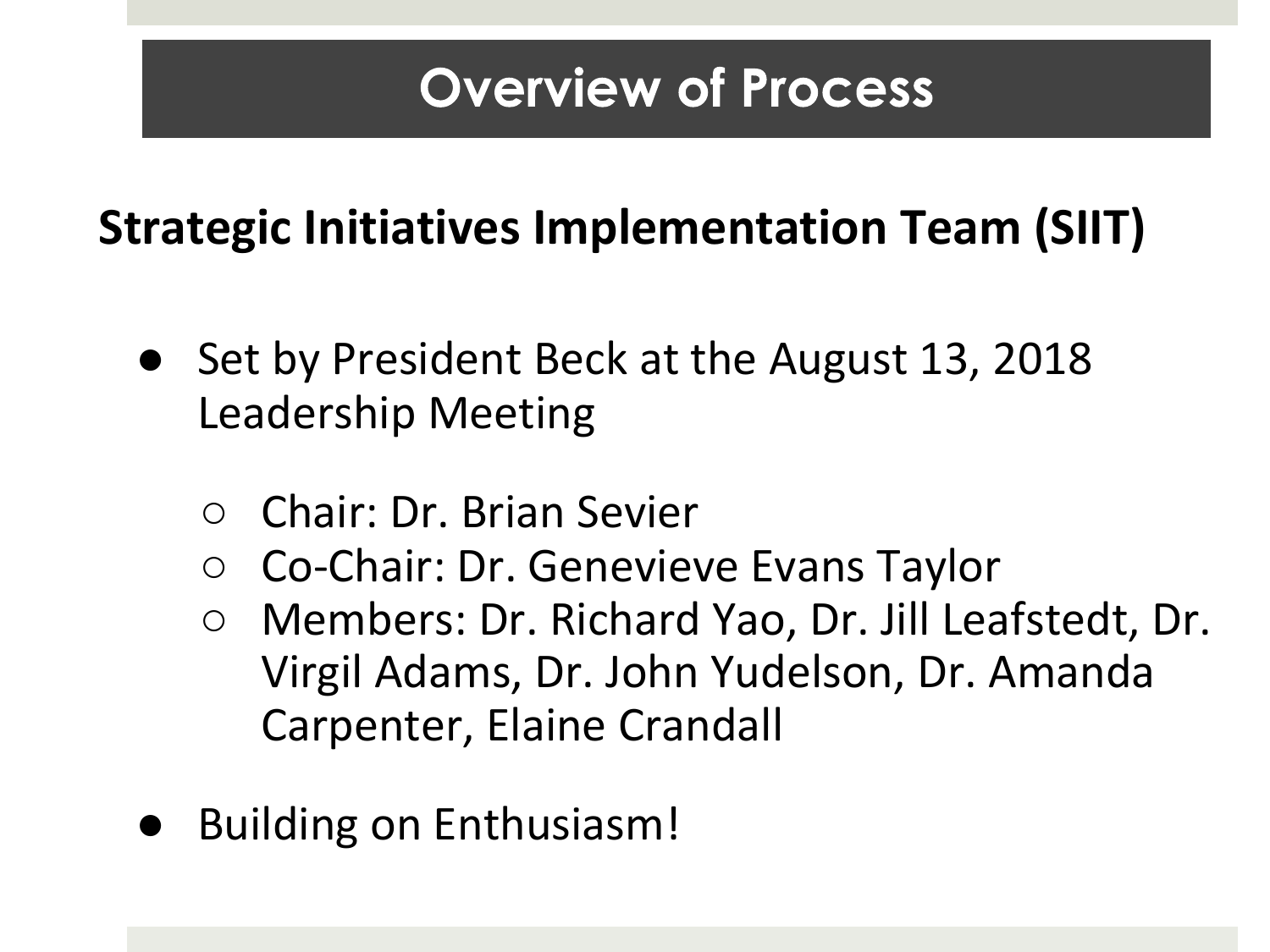## **Overview of Process**

## **Implementation: Cabinet, SI Team, and Champions**

*All organizations are designed, intentionally or unwittingly, to achieve precisely the results they get." -R. Spencer Darling*

**Cabinet:** Accountable for resource allocation and implementation of the four Strategic Initiatives.

**Implementation Team:** Make visible cross-campus implementation work to recognize shared efforts and accountability for achieving the Strategic Initiatives (SI). Provide progress monitoring transparency around successes and ongoing SI work. Provide feedback in the proposal submission processes (stakeholders, measures, deliverables, evidence, etc.) to advance the SI work.

**Objective Champions:** Collaborate with fellow SI Objective Champions to identify shared work and to clarify (focus) measures, evidence, and timelines for Actions connected to Objective success. Advance Action progress and report progress to the Strategic Implementation Team.

**Action Champions:** Collaborate with stakeholders taking up and/or involved in the work to develop, sustain, track, and assess the effectiveness of a given Action.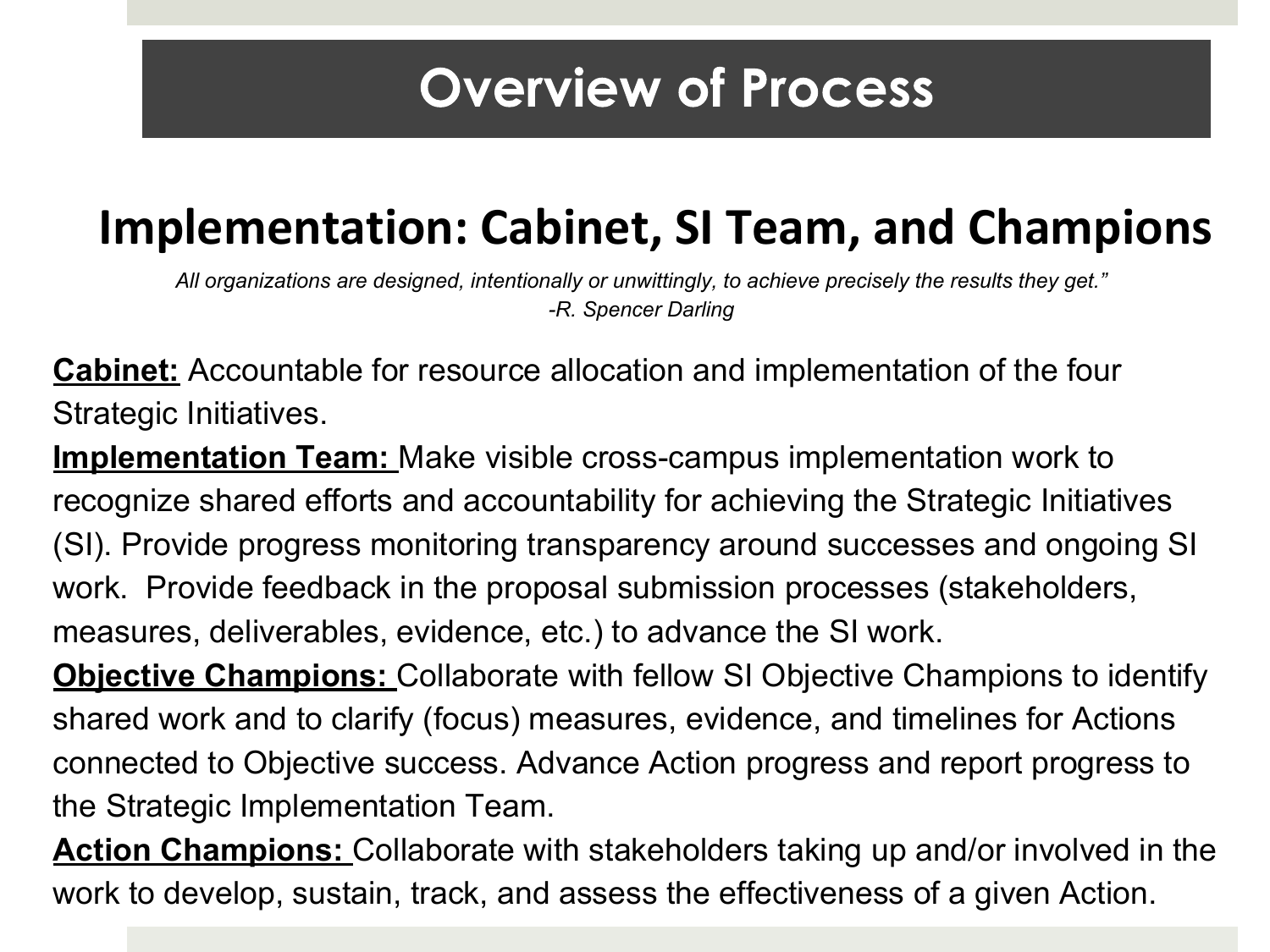### **Timeline**

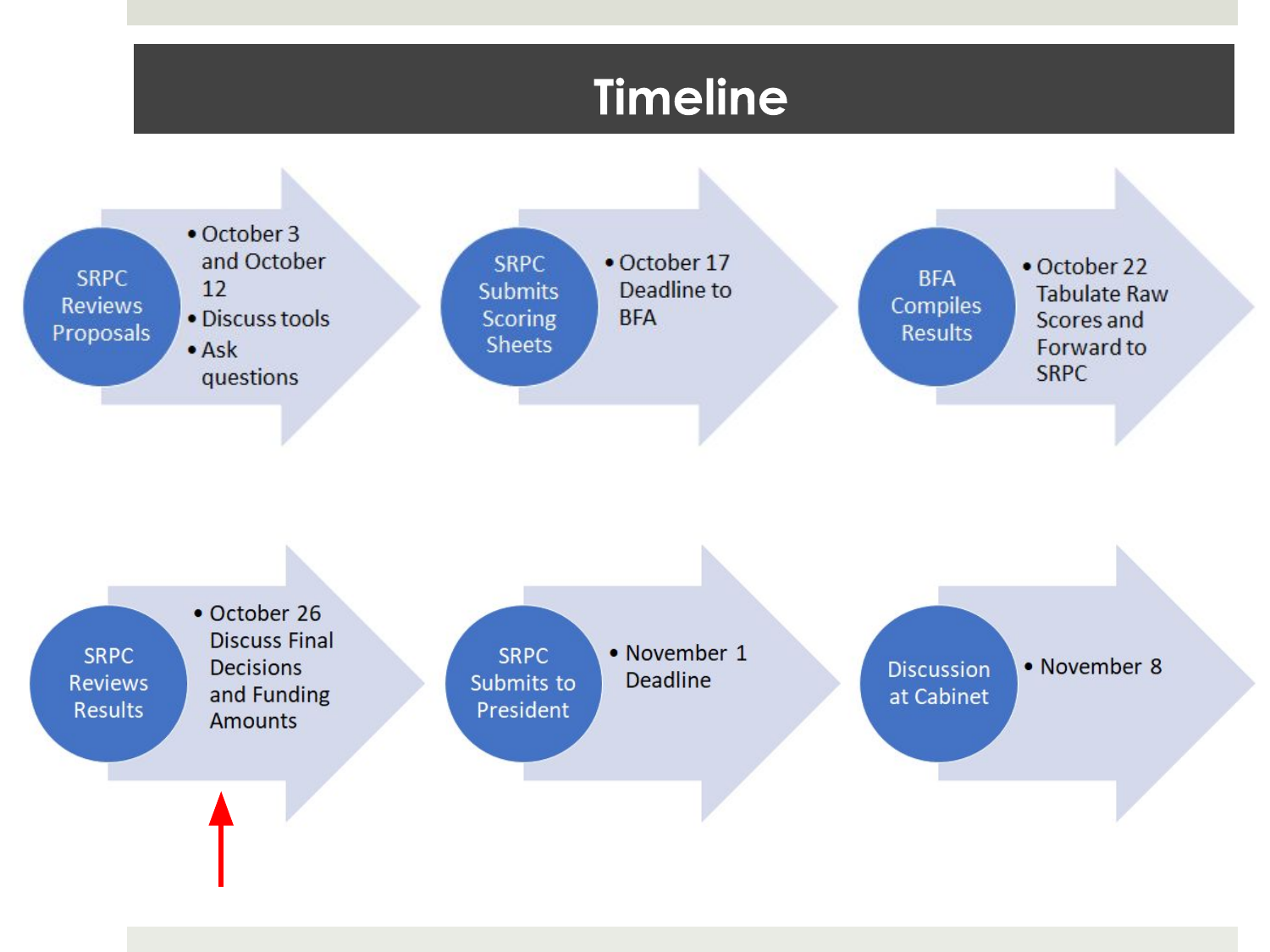# 2018/19 Final Budget Overview

#### 2018/19 Final Budget Overview

- 1. Final Base Budget Revenues
	- \$5.7M primarily from CO allocations for Compensation and GI 2025
- 2. One-Time Revenues
	- \$7.7M primarily from CO for Deferred Maintenance & Infrastructure and from campus Contingency/Unallocated
- 3. Final Base Budget Expenditures
	- \$6.2M primarily for Compensation/Benefits and Divisional requests (including new Tenure Track Faculty)
- 4. One-Time Expenditures
	- \$5.3M primarily for Deferred Maintenance & Infrastructure, Strategic Initiatives and Annual Divisional Contingency Allocations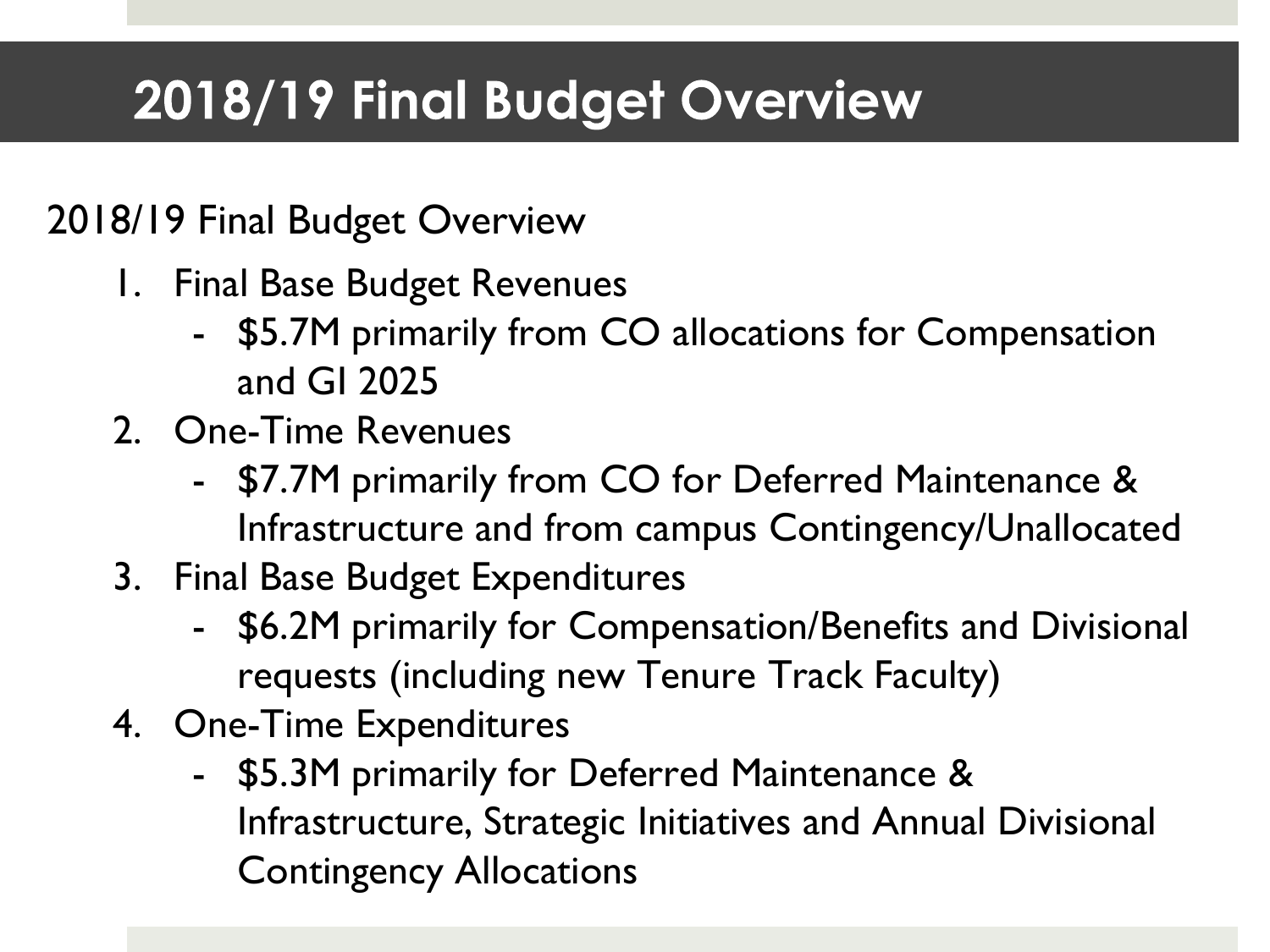## 2019/20 Budget Instructions

### 2019/20 Budget Instructions

- 1. Goals
- 2. Guidelines
- 3. Schedule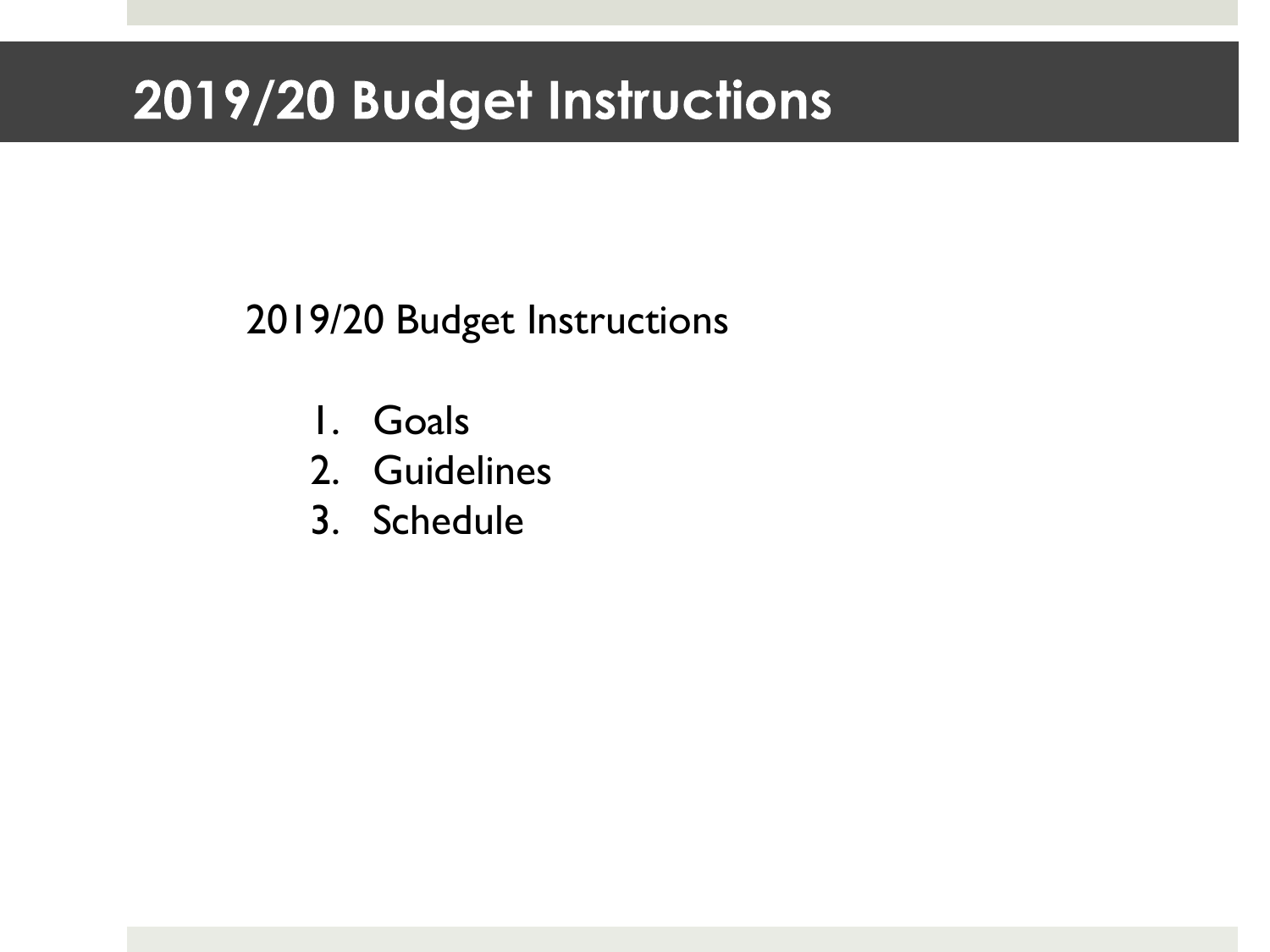# **Budget Instructions - Goals**

### **Goals**

- The goal of the budget resource planning process is to create a *balanced and sustainable* ongoing budget that supports the identified Strategic Initiatives of the University
- This will involve the actions that reflect strategic investments to achieve the goals of the campus' Strategic Initiatives
- *Reallocation* of resources should support the Strategic Initiatives
- An annualized enrollment *growth target of two percent* has been established for FY20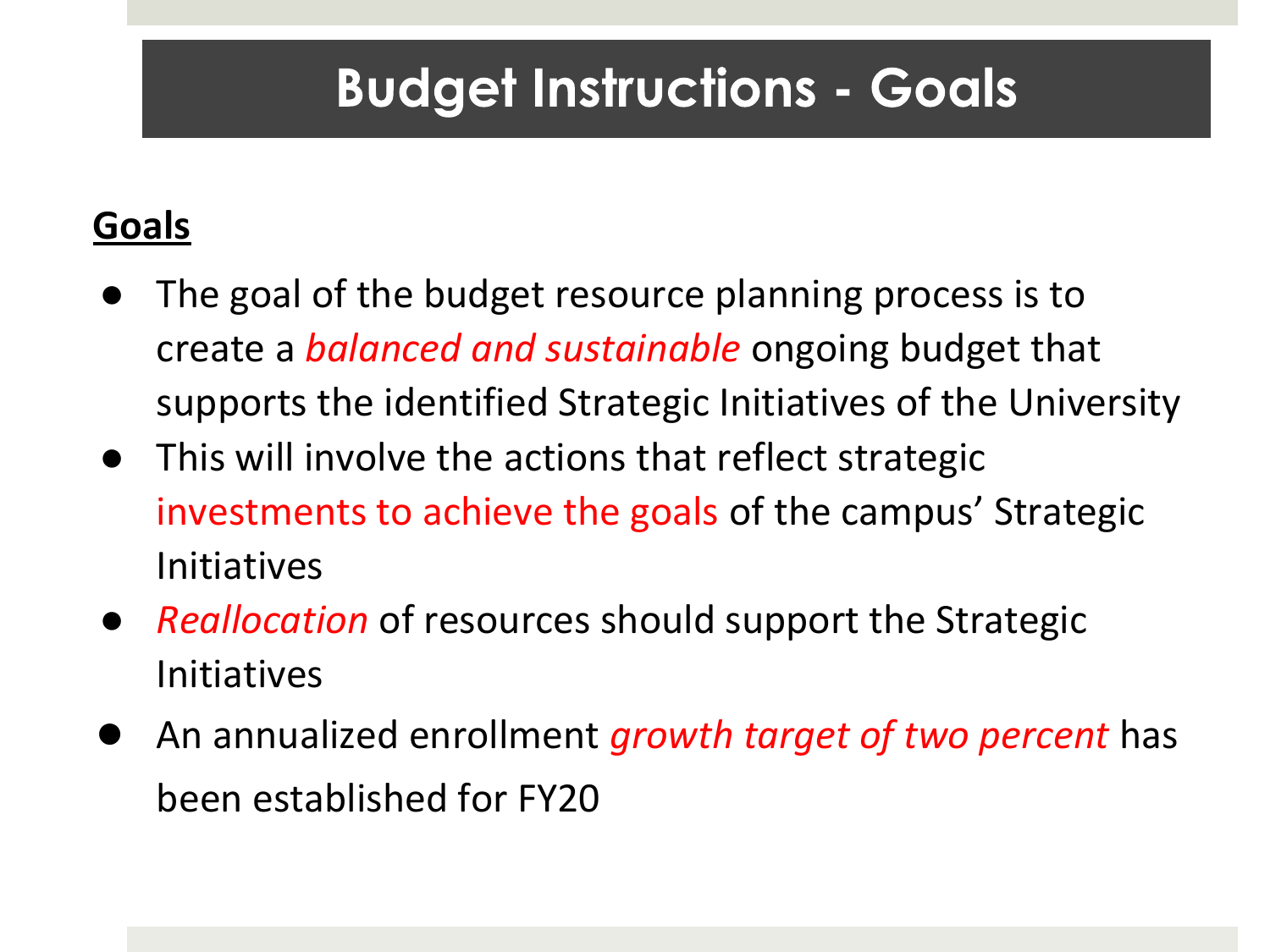# **Budget Instructions - Guidelines**

#### **Guidelines**

In developing the FY20 budget, the following parameters are provided:

- Align resource allocations with Strategic Initiatives for the near and long-term to support sustainable operating environment
- Incorporate accountability (efficiencies, reallocation, etc.) into the resource allocation process
- Engage in necessary planning to successfully support any student FTE enrollment growth
- Support decentralized budget environments by division
- Aim for transparency
- Build necessary reserves for all funds by 2020
- Protect resources for strategic investments even in tough times
- Use challenging times as a rationale for change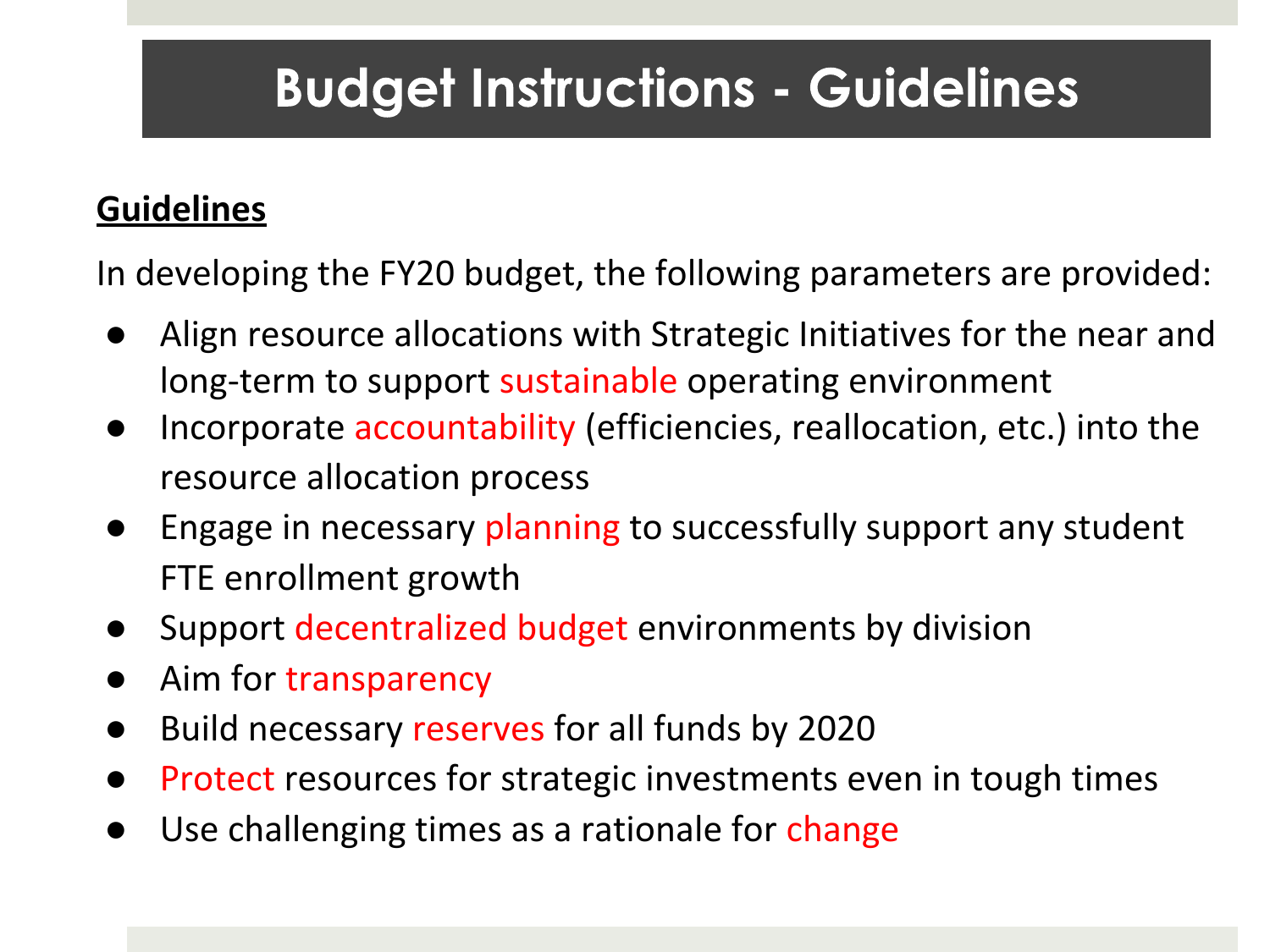## **Budget Instructions - 2018/19 Schedule**

 **2018**

**September** Student Fee Advisory Committee Begin meetings for FY20; Cost Allocation plan discussions begin; Reserve Allocation discussions begin.

**October 3** Strategic Resource Planning Committee (SRPC) meeting; launch of FY20 planning and current year budget updates.

**October 12- February 15** FY20 Budget instructions distributed to campus budget heads and posted; FY divisional/unit budget preparation officially begins

**December 14** Fee Increase Requests due to Budget & Planning; will be vetted by Cabinet with final decisions to be made in mid-January. If approved, include in budget submission.